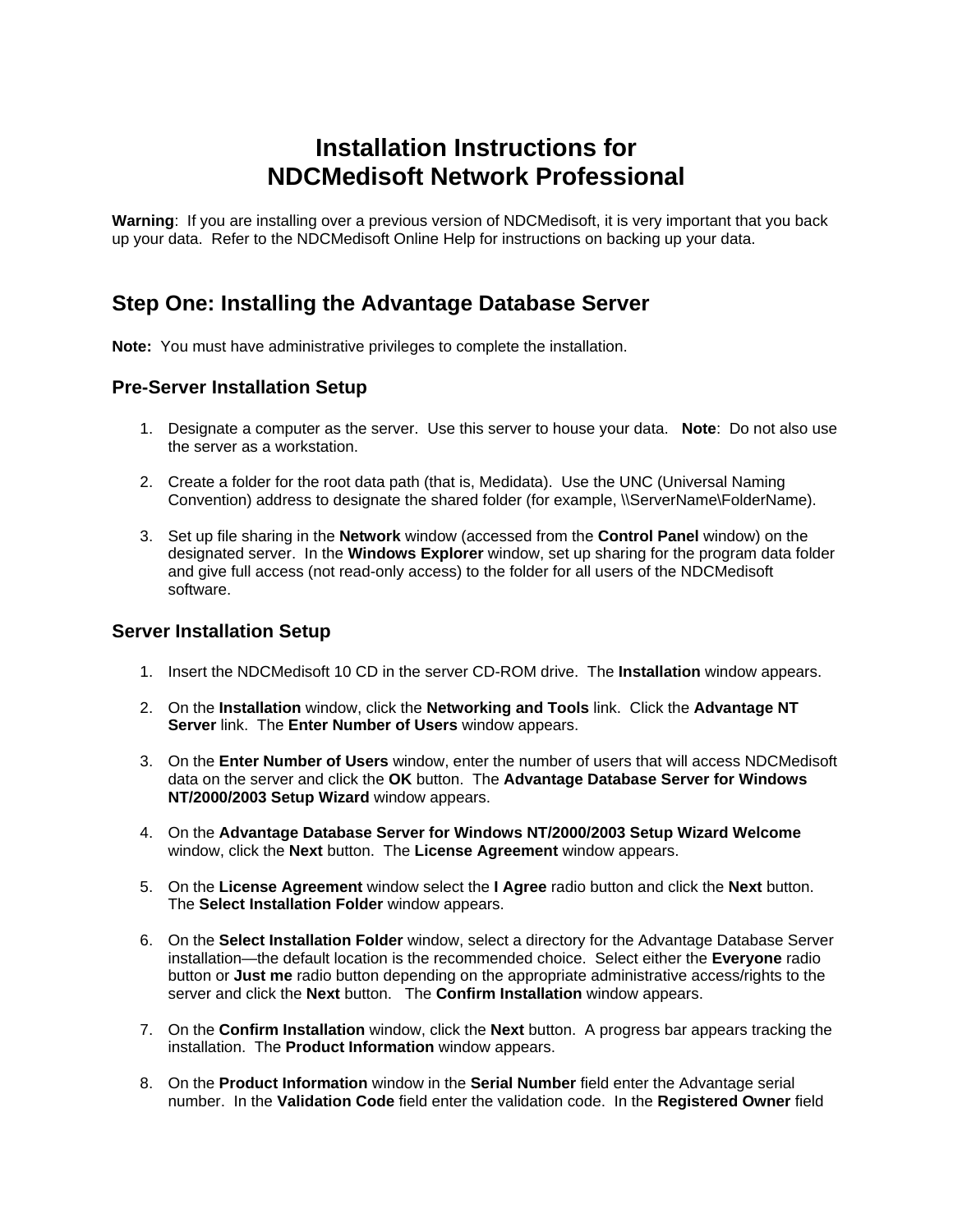enter the name of the registered owner. Select the **I have a product validation code** radio button. Refer to the Advantage Certificate of Authenticity included with the installation materials for the serial number and validation code.

Select the **Automatic Startup** radio button (recommended choice). If the **Manual Startup** option is selected, refer to the online help for instructions on starting and stopping the Advantage Database Server. Click the **Next** button. The **ANSI Character Set** window appears.

- 9. On the **ANSI Character Set** window select a from the drop-down list an appropriate character set. The recommended choice is the default selection, **American English**. Click the **Next** button. The **NTFS Information** window appears.
- 10. On the **NTFS Information** window click the **Next** button. The **Warning** window appears. Click **OK**.
- 11. The **Setup** window appears. Option: if needed, click the **Yes** button to view the Read Me file. Click the No button to not open the **Read Me** file. The **Installation Complete** window appears.
- 12. On the **Installation Complete** window, which indicates that database server engine has been successfully installed, click **Close**. If an **Advantage Database Server Utility** window is open, click the **Close** button to exit.
- 13. Option: On the **Installation** window click the **Exit** link or continue other installation processes.

## **Step Two: Installing NDCMedisoft Network Professional**

There are two methods available for installing NDCMedisoft Network Professional:

- Copy the program installation file into a shared drive and then install the program on each workstation from the shared drive—do not need to use the CD for the program install on each workstation.
- Install the software on each workstation using the NDCMedisoft 10 CD.

### **Copying the Client Install to the Shared Drive**

- 1. Insert the NDCMedisoft 10 CD in the server CD-ROM drive. The **Installation** window appears.
- 2. On the **Installation** window, click the **Networking and Tools** link. Click the **Copy NDCMedisoft Client** link. The **Enter Number of Users** window appears.
- 3. On the **Installation** window, click the **Copy NDCMedisoft Client** link. The Welcome window appears.
- 4. On the **Welcome** window, click the Next button. The **Choose Destination Location** window appears.
- 5. On the **Choose Destination Location** window, select a shared directory for the program files on the network. (the default path is recommended). Click the **Next** button. The **Start Installation** window appears.
- 6. On the **Start Installation** window click the **Next** button. The install.exe is copied to the shared directory.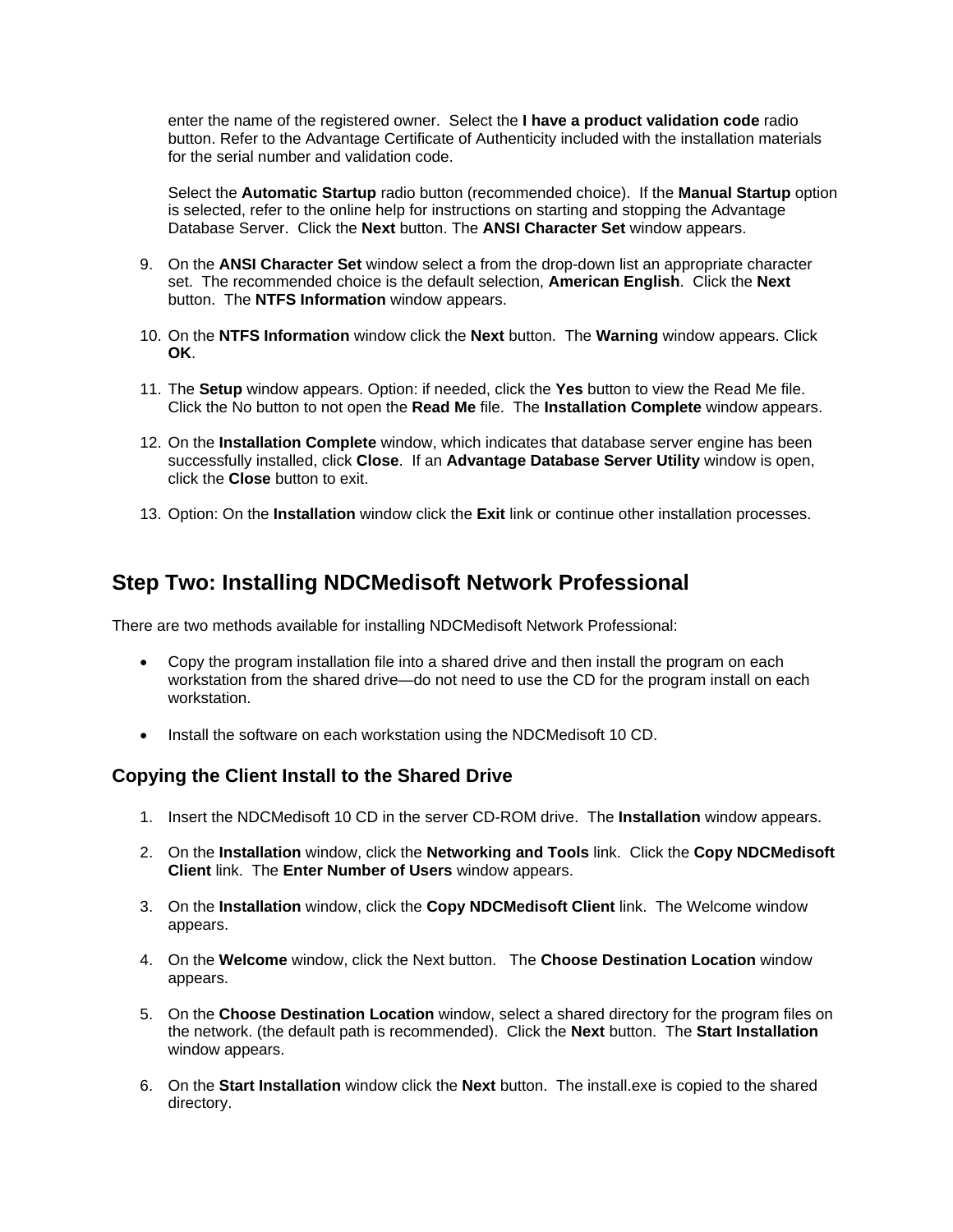- 7. Click the **Finish** button.
- 8. Click the **Exit** link on the **Installation** window.
- 9. From each client workstation, navigate to the shared drive, and double-click the **INSTALL.EXE** file. The installation program launches and the **Warning** window appears.
- 10. On the **Warning** window click the **Next** button. The **Welcome** window appears.
- 11. On the **Welcome** window in the **First 4 digits of Serial Number** field enter the first four digits of the Serial Number on the **Certificate of Authenticity** and click the **Next** button. The **Software License Agreement** window appears.
- 12. On the **Software Licenses Agreement** window click the **I Accept** button. The **Select Installation Type** window appears.
- 13. On the **Select Installation Type** window, click the **Express Install** radio button.

Note: This choice is the recommended option. To complete a custom software installation see NDCMedisoft Custom Installation.

Click the **Next** button. The **Ready to Install** window appears.

- 14. On the **Ready to Install** window click the **Next** button. The **Installing** window appears and tracks the progress of the installation. Once the installation is complete, the **Installation Completed** window appears.
- 15. On the **Installation Completed** window click the **Finish** button. The installation program closes.
- 16. Repeat Steps 9 through 15 for each client workstation.

#### **Installing NDCMedisoft Directly on Each Workstation**

1. Insert the NDCMedisoft 10 CD in the local CD-ROM drive. The **Installation** window appears.

Note: If the **Installation** window does not appear automatically, click the **Start** button and select the **Run** command. The **Run** window appears. On the **Run** window in the **Open** field type **X:\AUTORUN** (where **X** is your CD-ROM drive letter) and click the **OK button**. The **Installation** window appears.

- 2. On the **Installation** window click **Install NDCMedisoft**. The **Warning** window appears.
- 3. On the **Warning** window click the **Next** button. The **Welcome** window appears.
- 4. On the **Welcome** window in the **First 4 digits of Serial Number** field enter the first four digits of the Serial Number on the **Certificate of Authenticity** and click the **Next** button. The **Software License Agreement** window appears.
- 5. On the **Software Licenses Agreement** window click the **I Accept** button. The **Select Installation Type** window appears.
- 6. On the **Select Installation Type** window, click the **Express Install** radio button.

Note: This choice is the recommended option.